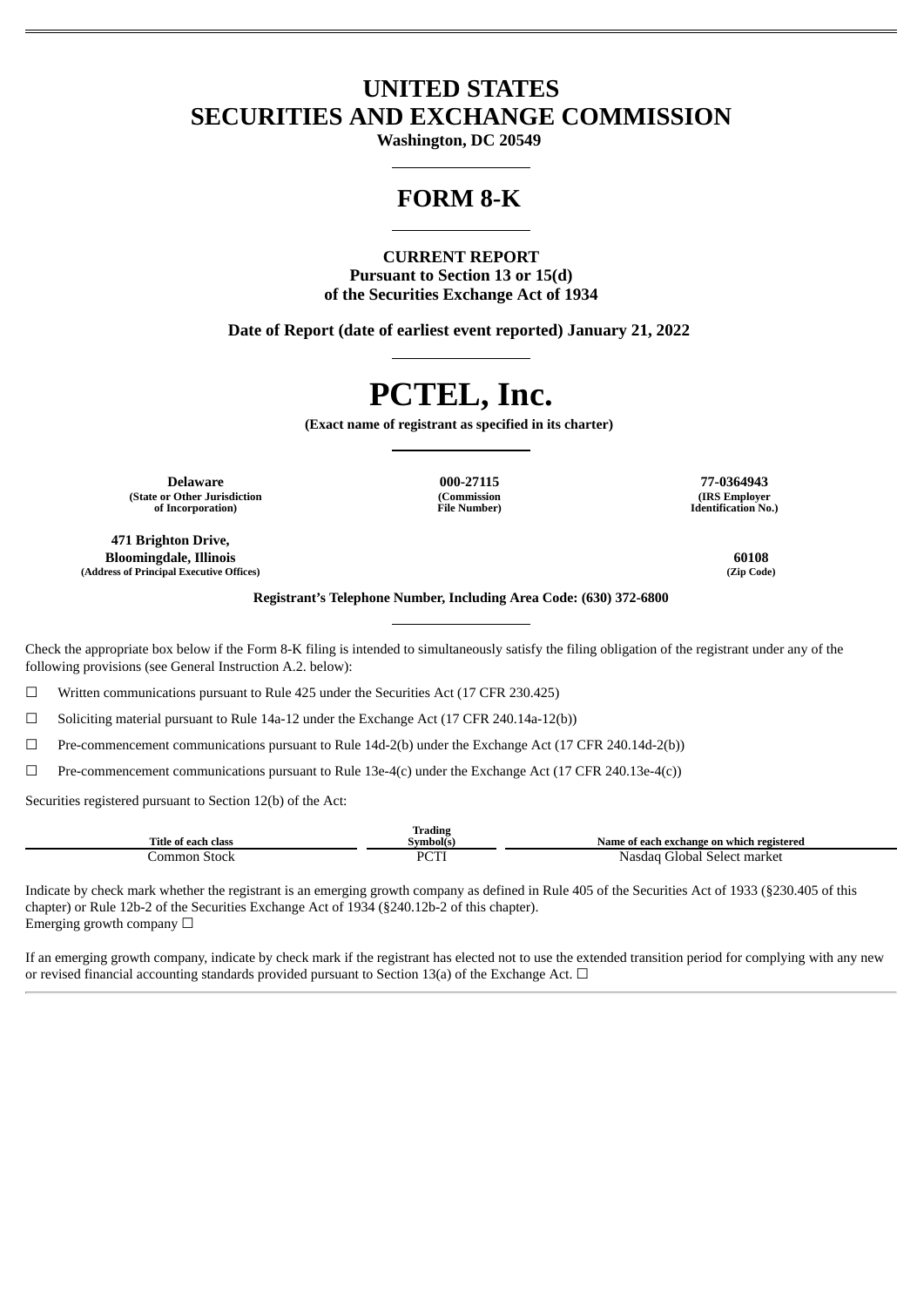#### **Item 7.01 Other Events**

The following information is intended to be furnished under Item 7.01 of Form 8-K, "Other Events." This information shall not be deemed "filed" for purposes of Section 18 of the Securities Exchange Act of 1934, as amended (the "Exchange Act"), or incorporated by reference in any filing under the Securities Act of 1933, as amended, or the Exchange Act, except as shall be expressly set forth by specific reference in such a filing.

On January 21, 2022, the Company announced the declaration of its regular quarterly dividend of \$0.055 per share on its common stock. The dividend will be payable on February 15, 2022 to shareholders of record at the close of business on February 8, 2022. The Company believes its 2022 dividend payments will be a return of capital for U.S. income tax purposes, thereby reducing shareholders basis by \$0.055 per share. See IRS Form 8937 posted on the Company's website at http://investor.pctel.com/stock-information/dividends-IRSforms.

The full text of the press release is attached hereto as Exhibit 99.1 and is incorporated herein by reference.

#### **Item 9.01 Financial Statements and Exhibits**

(d) Exhibits.

- 99.1 Press release, dated January 21, 2022, of PCTEL, Inc. [announcing](#page-3-0) its quarterly dividend of \$0.055 per share.
- 104 Cover Page Interactive Data File (embedded within the Inline XBRL document).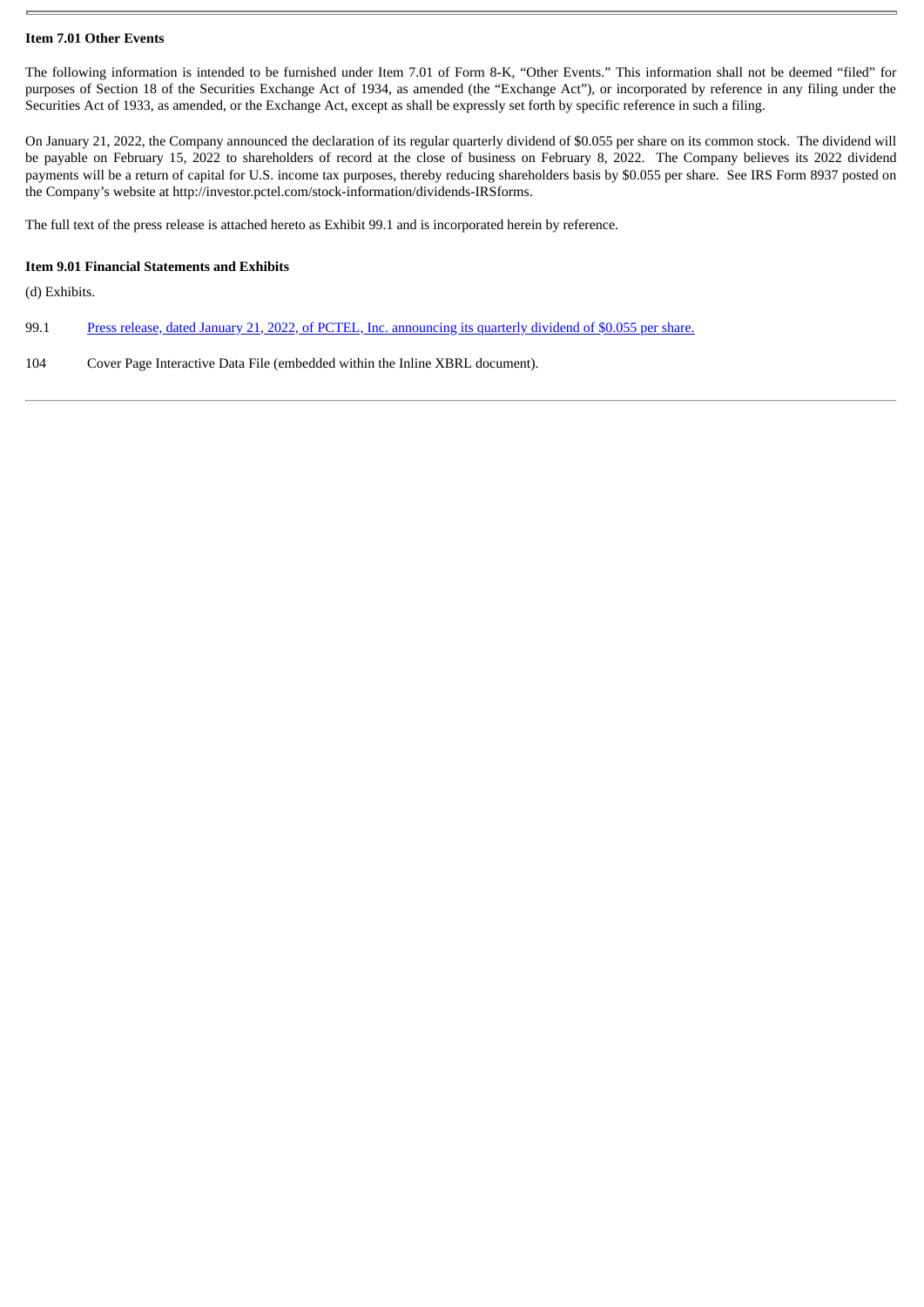#### **SIGNATURE**

Pursuant to the requirements of the Securities Exchange Act of 1934, as amended, the Registrant has duly caused this report to be signed on its behalf by the undersigned hereunto duly authorized.

Date: January 24, 2022

PCTEL, INC.

By: /s/ Kevin J. McGowan Kevin J. McGowan, Chief Financial Officer